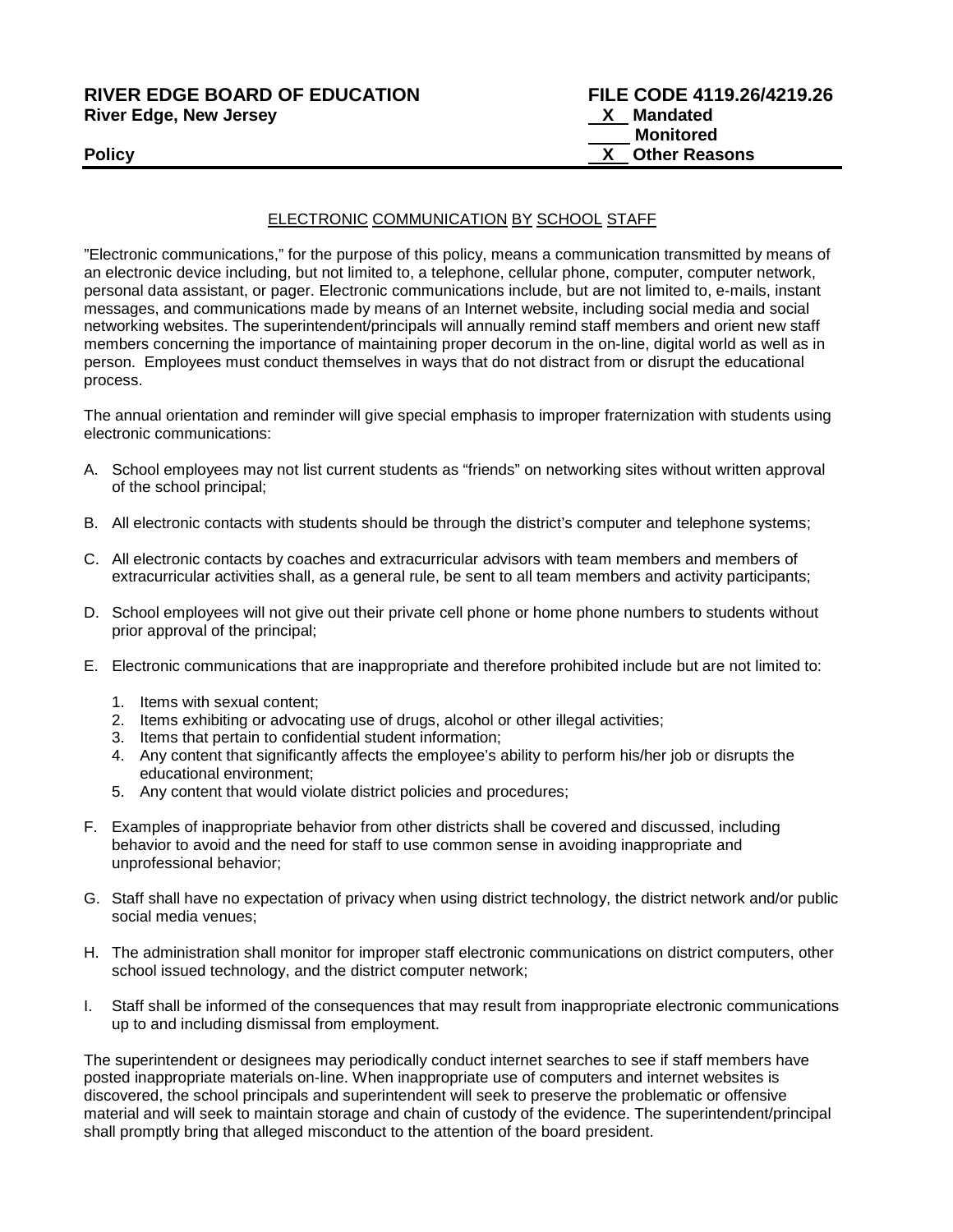# Cell Phones

As a general rule, school staff shall not contact students' cell phones unless directed to do so by the parent/guardian or student. School district personnel shall limit cell phone interaction with students to contact that pertains to legitimate school business. Legitimate school business includes (but is not limited to):

- A. Answering academic inquiries regarding homework, other classroom work or assignments;
- B. Scheduling appointments for school related conferences and/or extra help;
- C. Clarifying classroom expectations and/or assignments;
- D. Notifications related to classroom, club or sports schedules, events, trips, assignments, and deadlines.

Cell phone contact with students shall be as brief and direct as possible. When brief contact is not sufficient and/or feasible to resolve the matter, where appropriate, teachers shall schedule face-to-face conferences during regular classroom and extra-help periods to confer with the student. No cell phone contact shall exceed three replies.

#### Text Messages

Any text messages by staff members, coaches and volunteers shall, as a general rule, be sent to the entire class, team, club or organization and not to any student individually. Exceptions may include situations involving confidential medical issues, emergencies or individual issues not involving the entire group. Staff shall not send messages containing material that:

- A. May be perceived as profane, obscene, racist, sexist or promote illicit, illegal or unethical activity;
- B. Violates the district's affirmative action policies (2224, 4111.1, 4211.1, and 6121);
- C. Is personal in nature and not related to the business of the district;
- D. Can be interpreted as provocative, flirtatious or sexual in nature;
- E. Is confidential information and not authorized for distribution;
- F. Violates board policy 5131.1 Harassment, Intimidation and Bullying.

#### Electronic Communication

School district personnel shall adhere to the following guidelines when sending or receiving messages via district owned or issued devices and the district network:

- A. All messages shall pertain to legitimate school business;
- B. Personnel shall not reveal district issued passwords to others. If a staff member believes that a password has been lost or stolen, or that email has been accessed by someone without authorization, he/she must contact the supervisor for technology or the principal;
- C. District administrators shall have access to the employee's password or passwords for all district owned or issued devices and the use of the district network;
- D. Electronic messages on school owned or issued electronic devices and the district network shall be retained for the period of time specified by the Destruction of Public Records Law and board policy 3570 Records (retained three (3) years for external correspondence and one (1) year for internal correspondence);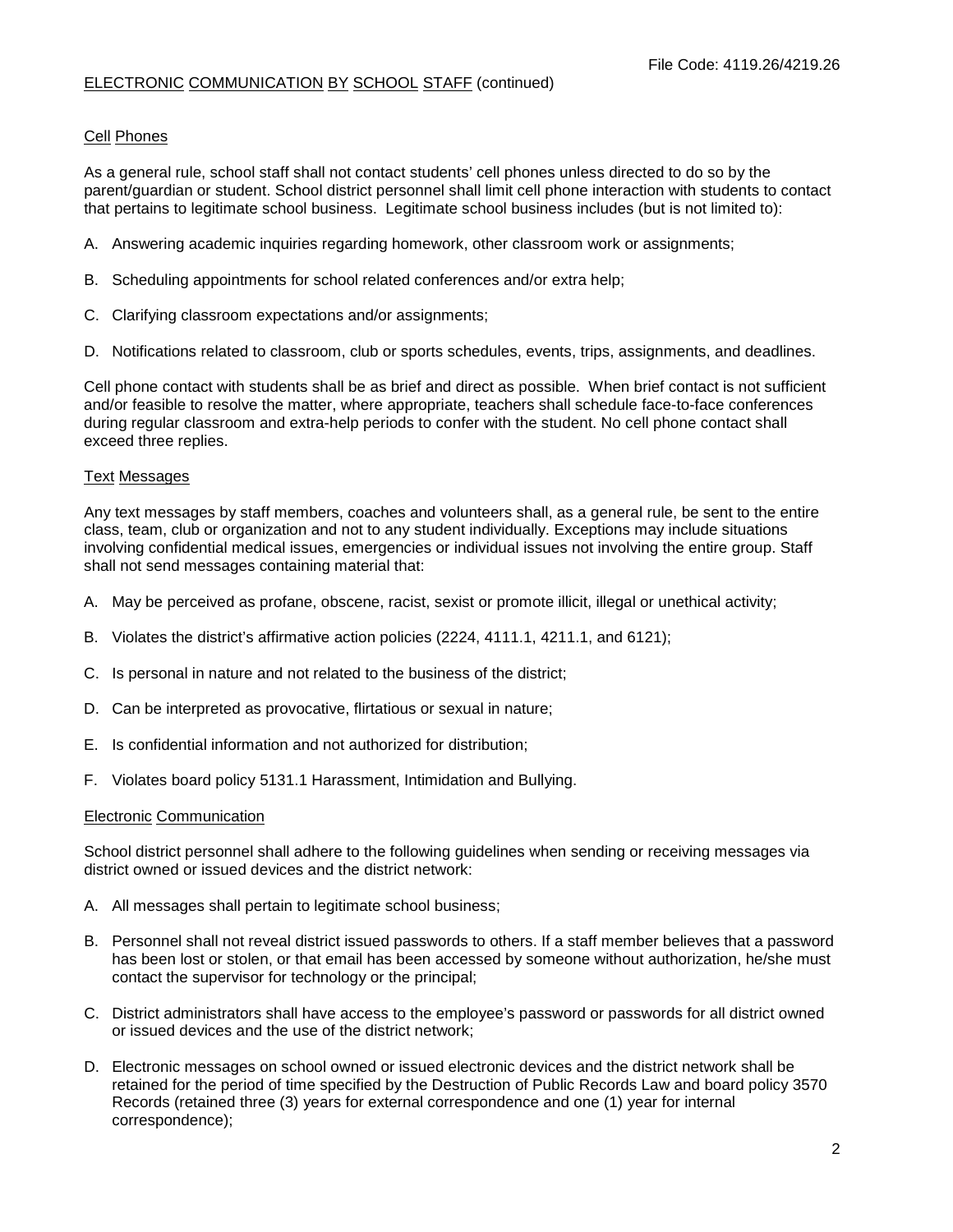- E. Federal copyright laws shall be observed;
- F. Staff shall not send messages that contain material that:
	- 1. May be perceived as profane, obscene, racist, sexist or promote illicit, illegal or unethical activity;
	- 2. Violates the district's affirmative action policies (2224, 4111.1, 4211.1, 6121);
	- 3. Is personal in nature and not related to the business of the district;
	- 4. Can be interpreted as provocative, flirtatious or sexual in nature;
	- 5. Is confidential and not authorized for distribution;
	- 6. Violates board policy 5131.1 Harassment, Intimidation and Bullying.
- G. Personnel shall become familiar with the district's policies and regulation on staff and student access to networked information resources and acceptable use of technology (6142.10 Internet Safety and Technology) before initiating email use;
- H. Employees learning of any misuse of the email systems shall notify the supervisor for technology, principal or superintendent immediately.

#### Online Education

An online classroom is still a classroom. Though courses and/or assigned programs of home instruction may be online, appropriate classroom behavior is still mandatory. Respect for the participants is essential for learning and student achievement.

Staff communications with students during online education will be limited to legitimate school business as set forth under cell phones, text messages and electronic communication, above. Professional standards and etiquette shall be observed at all times.

## Use of Social Networking Sites

The school district strongly encourages all staff members to carefully review the privacy settings on social networking sites they use and exercise care and good judgment when posting content and information on such sites. Staff members should adhere to the following guidelines, which are consistent with the district's workplace standards on harassment, student relationships, conduct, professional communication, and confidentiality. When using personal social networking sites, school staff members:

- A. Should not make statements that would violate any of the district's policies, including its policies concerning discrimination or harassment;
- B. Must uphold the district's value of respect for the individual and avoid making defamatory statements about the school district, employees, students, or their families;
- C. May not disclose any confidential information about the school district or confidential information obtained during the course of his/her employment, about any individual(s) or organization, including students and/or their families;
- D. Shall not use social networking sites to post any materials of a sexually graphic nature;
- E. Shall not use social networking sites to post any materials which promote violence;
- F. Shall not use social networking which would be detrimental to the mission and function of the district;
- G. Are prohibited from using their school district title as well as adding references to the district in any correspondence including, but not limited to, e-mails, postings, blogs and social networking sites unless the communication is of an official nature and is serving the mission of the district. This prohibition also includes signature lines and personal e-mail accounts;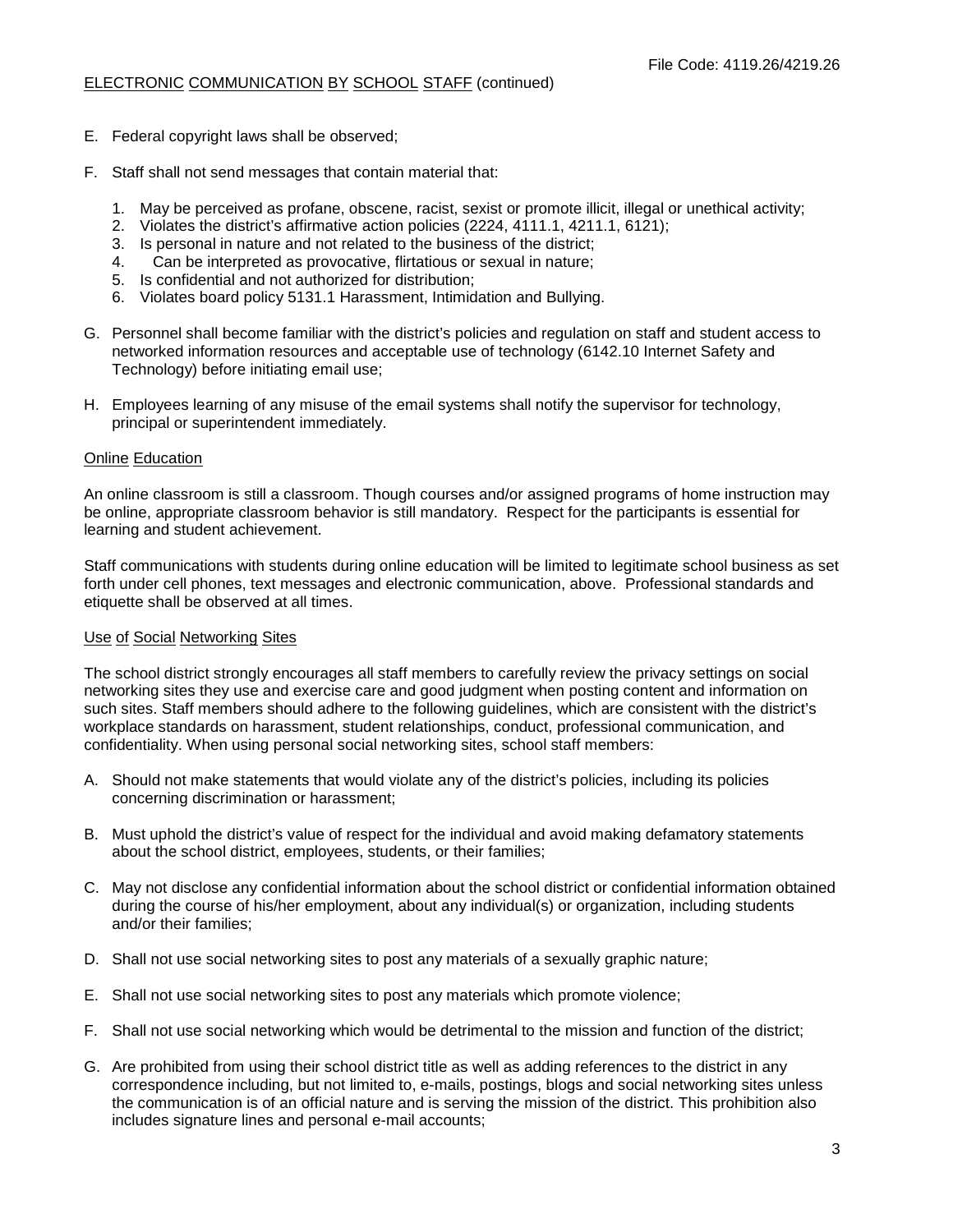- H. Shall not post updates to their status on any social networking sites during normal working hours including posting of statements or comments on the social networking sites of others during school time unless it involves a school project. Employees must seek approval from the superintendent for such use; and
- I. Shall not post or publish any information the Commissioner of Education would deem to be inappropriate conduct by a school staff member.

The policy of this district is to maintain a level of professionalism both during and after the school day. any publication through any means of electronic communications which is potentially adverse to the operation, morale, or efficiency of the district, will be deemed a violation of this policy. If the board or superintendent believes that a staff member's activity on any social networking site violates the district's policies, the board or superintendent may request that the employee cease such activity. Depending on the severity of the incident, the staff member may be subject to disciplinary action.

#### Implementation

This policy shall be made available electronically or otherwise disseminated to all staff members, annually or as needed.

| Adopted:             | September 3, 2014 |
|----------------------|-------------------|
| NJSBA Review/Update: | August 2017       |
| Readopted:           | November 28, 2018 |

#### Key Words

Employee Conduct, Cell Phones, Text Messaging, E-Mail, Electronic Communication

| Legal References: N.J.S.A. 2A:38A-1 et seq. | <b>Computer System</b>                                                                       |
|---------------------------------------------|----------------------------------------------------------------------------------------------|
| N.J.S.A. 18A:6-10                           | Dismissal and reduction in compensation of persons<br>under tenure in public school system   |
| N.J.S.A. 18A:11-1                           | General mandatory powers and duties                                                          |
| N.J.S.A. 18A:27-4                           | Power of boards of education to make rules governing<br>employment of teacher, etc.          |
| N.J.S.A. 18A:36-35                          | Disclosure of certain student information on Internet<br>prohibited without parental consent |
| N.J.S.A. 18A:36-40                          | Written policy concerning electronic communications<br>between school employees and students |
| N.J.S.A. 18A:37-13 et seq.                  | Anti-Bullying Bill of Rights Act                                                             |
| N.J.S.A. 18A:54-20                          | Powers of board (county vocational schools)                                                  |
| N.J.S.A. 47:3-15 et seq.                    | Destruction of Public Records Law                                                            |
| N.J.A.C. 6A:9-3.3                           | Professional standards for teachers                                                          |
| N.J.A.C. 6A:9B-4.7                          | Grounds for revocation and suspension of certification                                       |
|                                             |                                                                                              |

In the Matter of Certificate of Weidemoyer, Exam 2010 April 29.

In the Matter of Certificates of Stenz, Exam 2010: March 25.

In the Matter of the Certificates of Alan Chadrijan, Exam 2011: July 28.

In the Matter of Rhaney, Exam 2011: June 16.

In the Matter of Young, Exam: 2011: Sept 22.

In Re Cluggish, Exam 2011, Dec 16.